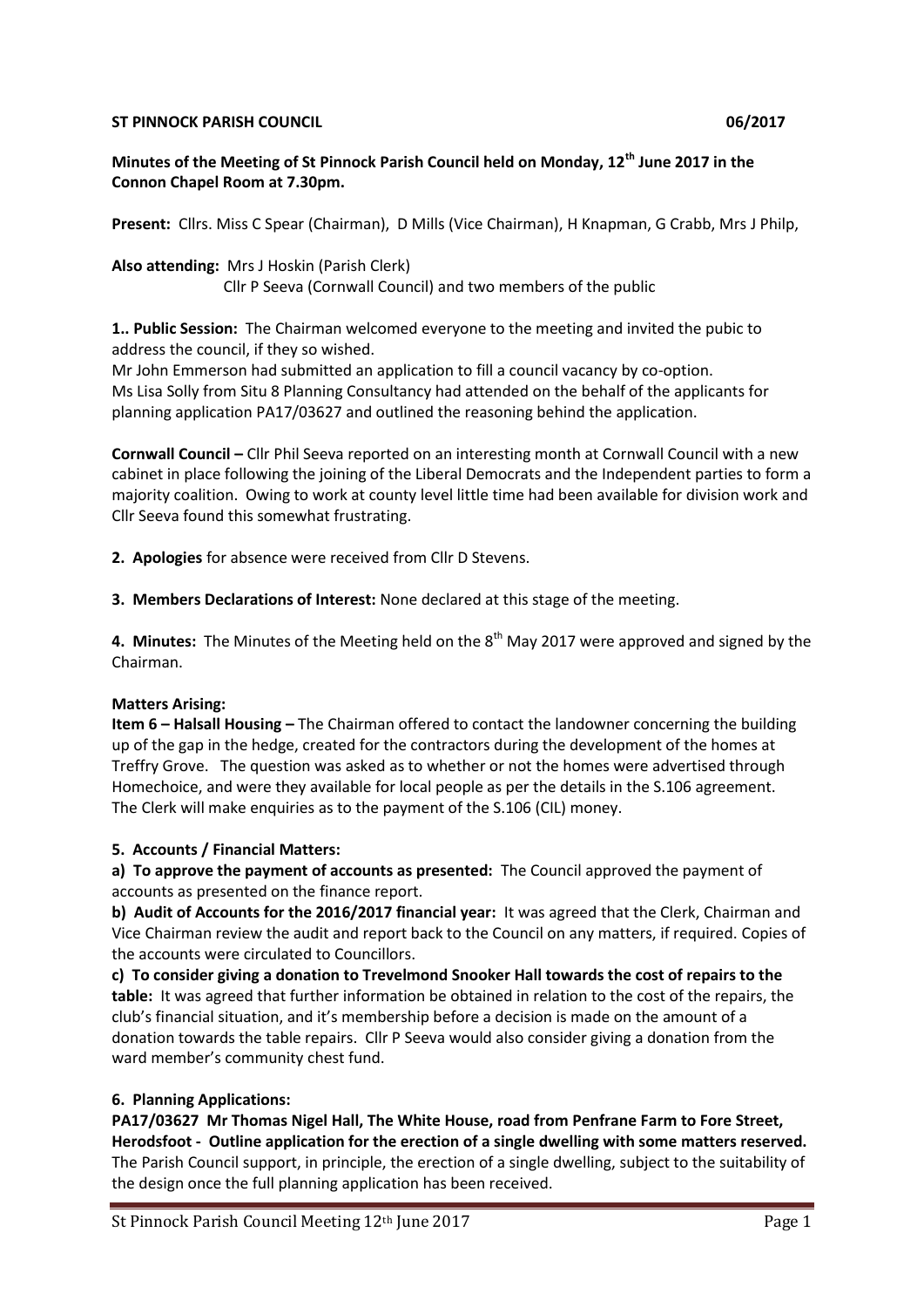**PA17/03672 Mr & Mrs P Hill, Applejack Farm, St Keyne – Retrospective consent for the siting of a temporary rural workers mobile home and the installation of 16 solar panels with 5kw inverter system and a wind turbine; and the proposed conversion of stables into a workshop and store and erection of a timber cabin to be used as the business office.**

The Parish Council objected to this retrospective application. Seven acres is insufficient land size to justify a rural workers home. The solar panels and turbine have already been installed without planning consent. The Parish Council request a copy of the advice given by the planning officer on the pre-application before they will even consider approving this application.

# **PA17/04867 Barn at Connon Farm, East Taphouse - [Re-submission of Applications Nos.](http://planning.cornwall.gov.uk/online-applications/applicationDetails.do?activeTab=summary&keyVal=OQCVU6FG1OU00&prevPage=inTray)  [PA17/00754 and PA15/12105 for the change of use of redundant agricultural barn to dwelling with](http://planning.cornwall.gov.uk/online-applications/applicationDetails.do?activeTab=summary&keyVal=OQCVU6FG1OU00&prevPage=inTray)  [installation of septic tank.](http://planning.cornwall.gov.uk/online-applications/applicationDetails.do?activeTab=summary&keyVal=OQCVU6FG1OU00&prevPage=inTray)** The Parish Council supports this application.

**Planning Matters** - Enquiries were being made into the importing of builders rubble and soil and the earthmoving work being done on the W. Gubbins site at East Taphouse. The question was raised as to whether or not a licence had been obtained from the Environment Agency for these operations. Cllr P Seeva had also been contacted about this matter.

It was noted that a pre-application had been submitted for a two storey millers cottage at Scawns Mill for Mr Julian Ball.

**7. Playing Field, East Taphouse – update on work by the Outdoor Play People:** The Clerk had received notification that the work to the basketball post would be carried out late June 2017.

- 8. Correspondence:
	- o **SUEZ – Connon Bridge Landfill site - previous minutes and the agenda for the meeting on the 6th June 2017.** Cllr D Mills gave a report of the meeting, where he had once again asked for clarification on the operations for the disposal of waste once the site at Connon had closed in December 2018.
	- o **Cornwall Association of Local Councils –** newsletter 2nd June 2017.
	- o **Cornwall Association of Local Councils –** 2017 Training programme.
	- o **Fly the Flag (Red Ensign) for Merchant Navy Day on 3rd September 2017 –** information.
- **9. Highway Matters to be reported to Cormac:**
- **10. Parish Matters to discuss / report:**
	- o **Liskeard Have Your Say Meeting – report from meeting, if available:** No meetings held
	- o **Liskeard Community Network Meeting:** Date of the next meeting, 6th July at Menheniot.
	- o **Provision of a defibrillator – St Pinnock Community Hall – update on BT connection:**  Nothing to report on the BT internet connection. The Chairman had been unable to attend the last hall committee meeting. Cllr D Mills had made enquiries with SUEZ for a financial donation towards the costs of a defibrillator, and reported that the organisation may be able to help fund the initial purchase and installation costs, but would not be able to support the annual maintenance costs. It was suggested that a defibrillator for Trevelmend be considered in the future.
	- o **Parish Council vacancies – co-option:** The Council agreed to accept the application from Mr John Emmerson and agreed he be co-opted to fill the vacancy, proposed by Cllr D Mills, seconded by Cllr Mrs J Philp, all in favour. Mr Emmerson was invited to join the council at the next meeting.